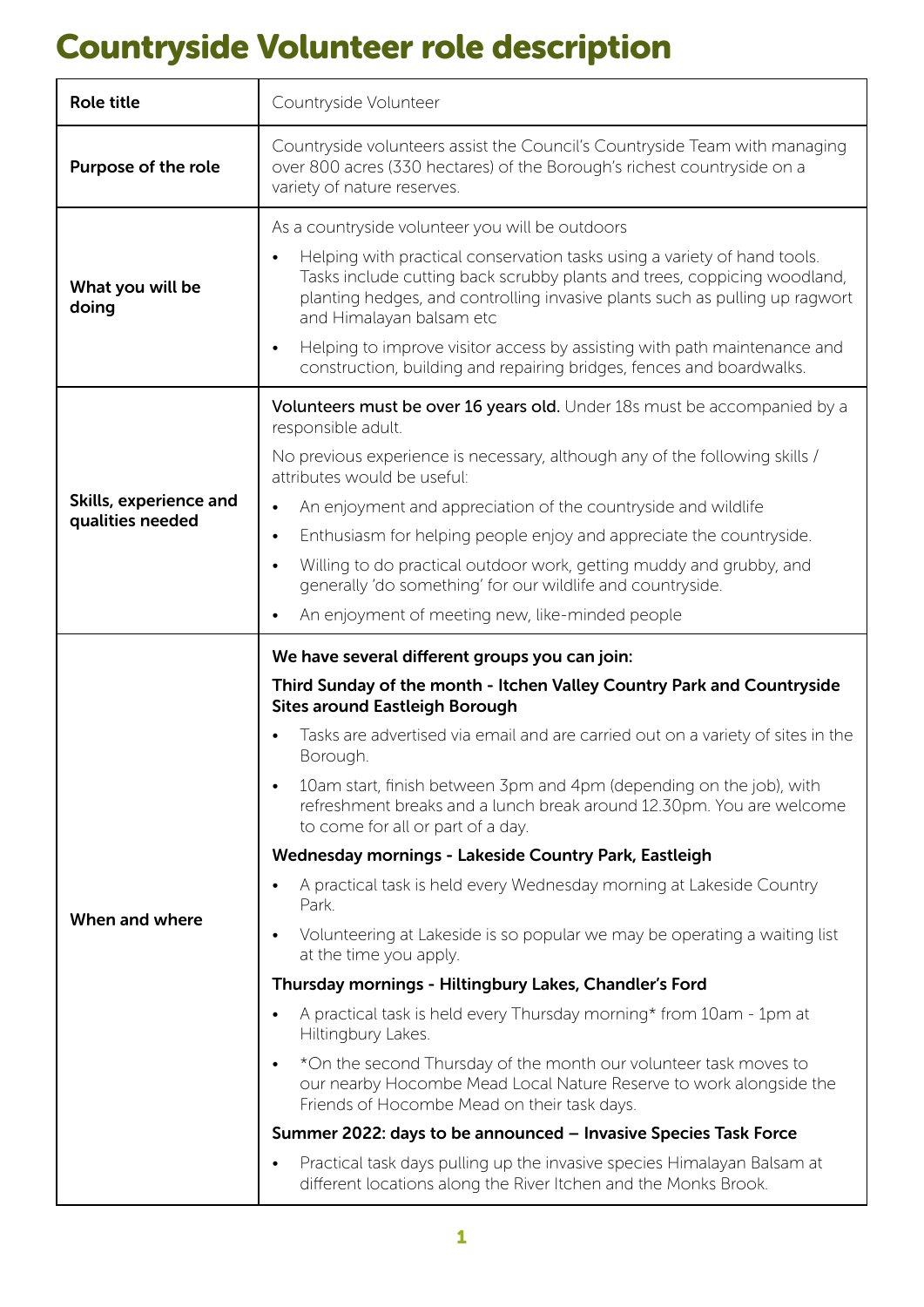| Contact                            | If you have any queries about volunteering with the Countryside Team, please<br>contact Alex at countrysidevolunteers@eastleigh.gov.uk.                                                                                                                                                                                        |
|------------------------------------|--------------------------------------------------------------------------------------------------------------------------------------------------------------------------------------------------------------------------------------------------------------------------------------------------------------------------------|
| What you could get<br>out of it    | During practical tasks there will be plenty of on-the-job training with the task<br>leader and more experienced members of the group.                                                                                                                                                                                          |
| <b>Other information</b>           | Read the Countryside Volunteer Guidelines (below) which forms part of<br>this Role Description.<br>Please wear suitable clothing for the work and weather conditions, sturdy<br>footwear suitable for outdoor work is essential.<br>Tools and all safety clothing will be provided for tasks e.g. gloves and hard<br>hats.     |
| What to do if you're<br>interested | Read the Countryside Volunteer Guidelines (below) which forms part of this<br>Role Description.<br>Please apply by completing an online Volunteer Application form on the<br>Eastleigh Borough Council website www.eastleigh.gov.uk/volunteering<br>We will contact you to let you know if your application has been accepted. |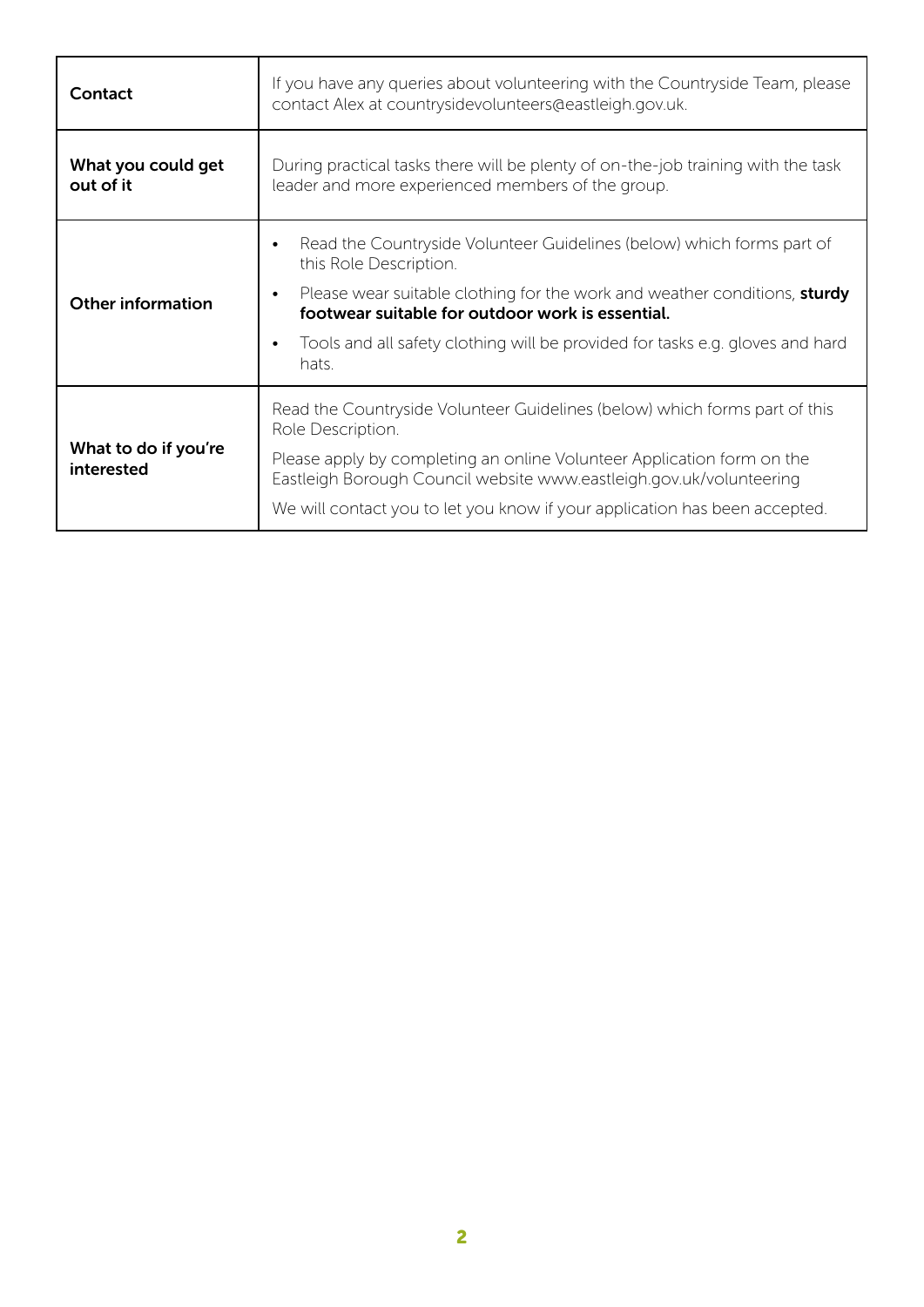# Eastleigh Countryside Volunteer Guidelines



Eastleigh Countryside Volunteers, run by Eastleigh Borough Council, assist the Council's Countryside Team with managing over 800 acres (330 hectares) of the Borough's richest countryside on a variety of sites. Our countryside management aims to balance the need to conserve our natural and man-made heritage with the demands for recreation and education. Countryside areas owned by the Council include:

- Sites of Special Scientific Interest (SSSIs)
- Sites of Importance for Nature Conservation (SINCs)
- Local Nature Reserves
- **Two Country Parks**
- Many other important wildlife habitats.

They also contain many features of archaeological and historical interest and receive large numbers of visitors each year from local people and tourists for recreation and study.

#### Staff Structure

The Countryside Manager has overall responsibility for all countryside sites and the activities of the Countryside Officers and Rangers within the Borough. The Countryside Officers and Rangers carry out habitat management, site development and conservation work.

#### What you need in order to become a Countryside Volunteer

Volunteers must be over 16 years of age. Under 18s must be accompanied by a responsible adult.

No previous experience is necessary, although any of the following skills/attributes would be useful:

- An enjoyment and appreciation of the countryside and wildlife. This will probably be the reason most people will want to volunteer. However, it is worth mentioning that countryside management is not only for the benefits of wildlife, but also for people to enjoy and appreciate the countryside.
- An enjoyment of meeting new, like-minded people.
- Practical outdoor work, getting muddy and grubby, and generally "doing something" for our wildlife and countryside is also useful. You don't have to get muddy though, we need help with surveys, data inputting and events as well.
- An ability to get on with different types of people.

You will be dealing with a whole cross-section of the community when working with other volunteers or helping out on one of our sites.

#### Role Description

As a Countryside Volunteer you can become involved in as many of the following activities as you wish:

- Helping with practical conservation tasks such as scrub clearing, coppicing, planting, fencing, etc.
- Helping to improve visitor access, by assisting with path maintenance and construction, building bridges, boardwalks etc.
- Assisting with events and guided walks

# Volunteers' Code of Conduct

Whilst volunteering with Eastleigh Countryside Volunteers you represent the Borough Council and we ask that you act courteously and politely with members of the public, staff and other volunteers.

#### Health and Safety

- Whilst working as a volunteer, all the health and safety precautions and legislation, that protect and govern full-time members of staff, apply to you. This means that we have a responsibility for your health and safety while you are volunteering by ensuring that you:
- Wear the correct safety clothing, and equipment when necessary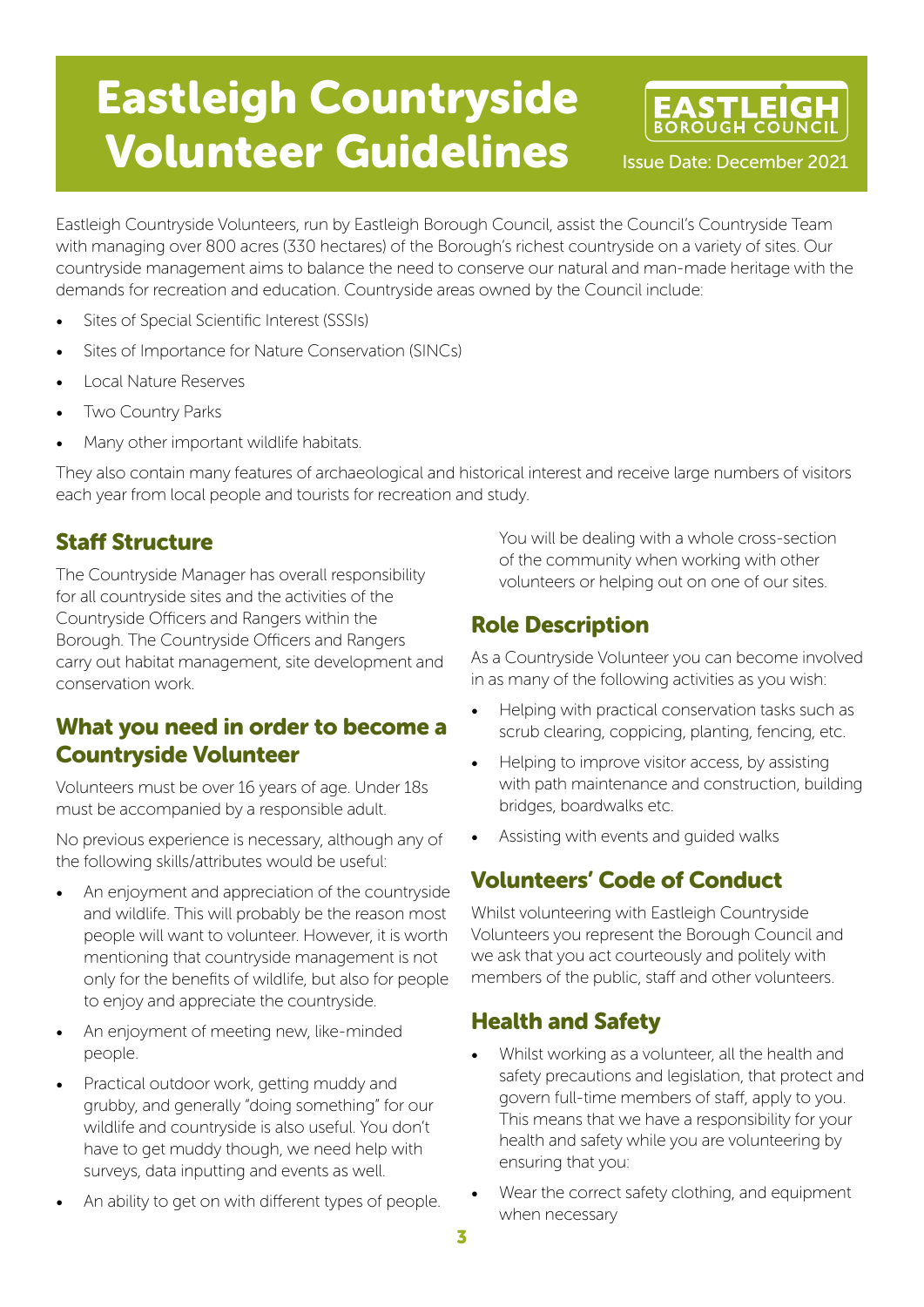- Have had sufficient training and are capable of using the tools and equipment assigned to you.
- You have a personal responsibility to work in a safe manner so as not to affect the health and safety of yourself, staff, other volunteers or members of the public.
- The task leader will have a current first aid qualification and first aid kits will be on-site. Help or assistance can be summoned by means of the leader's mobile phone.
- If you suffer from an unusual condition or are allergic to stings/bites, or have any other allergy please ensure the task leader is aware.
- During hot periods, please bring sun cream and plenty of water.
- If you have an accident or near miss (no matter how minor you consider it) please report it immediately to the task leader.
- It is recommended that you have current protection against tetanus and Hepatitis B.
- Always ensure you thoroughly wash your hands after the task. Hygienic wipes will be available on task to use during the day.
- This pack also includes information about Weil's and Lyme's disease which you must read before coming on task.

#### Coronavirus (Covid-19) Pandemic

You will follow the safe system of working we put in place at all tasks to reduce the risk of exposure to the virus for yourself, fellow volunteers, staff and the public. This will involve following current government guidance, maintaining social distancing and following strict hygiene procedures as set out for each task by Countryside Staff.

#### Clothing

When attending tasks or undertaking surveys, you must ensure that you wear suitable clothing for the work and conditions:

- Sturdy footwear, suitable for outdoor work, is essential
- Wear appropriate clothing for the weather conditions e.g. close fitting so that it does not get snagged or caught on tools, or vegetation etc. Please remember that on most tasks whatever you wear is likely to get dirty!
- During hot periods please remember to wear a sun hat.

Safety clothing will be available for your use on tasks e.g. hard hats and gloves

# On Task

The task leader will give a talk prior to work commencing to say what needs to be done and why, and to point out any hazards or safety precautions needed. Please ensure that you listen to what is said. Risk assessments will be available on task for everybody to read and volunteers will be asked to sign in. If you arrive after the task has started please make yourself known to the task leader so that you can be signed in and briefed about any health and safety procedures and the task. If you leave before the task has ended please let the leader know you are going.

#### **Training**

During practical tasks there will be plenty of on-thejob training with the task leader and more experienced members of the group. From time to time there will be opportunities to assist with and learn about the various wildlife surveying projects.

#### Tools

Where new or different tools are being used that require training, the task leader will give the necessary instructions to enable you to get the best use of the tool and use it safely. If you have any doubts about how to use any tools - please ask the task leader. If you find that a tool is damaged or defective do not continue to use it, simply report the problem to the task leader immediately.

# General Information Volunteer Tasks

Tasks and important volunteer news are advertised by email and are carried out on a wide variety of sites across the Borough. Please be aware that you may need to book your place in advance to attend volunteer tasks, particularly during the Covid-19 pandemic. [Please see Eastleigh Borough Council's](https://www.eastleigh.gov.uk/country-parks-and-open-spaces/itchen-valley-country-park/wildlife-habitat-and-heritage/become-a-countryside-volunteer)  ['Become a countryside volunteer' web page for](https://www.eastleigh.gov.uk/country-parks-and-open-spaces/itchen-valley-country-park/wildlife-habitat-and-heritage/become-a-countryside-volunteer)  [further details.](https://www.eastleigh.gov.uk/country-parks-and-open-spaces/itchen-valley-country-park/wildlife-habitat-and-heritage/become-a-countryside-volunteer) 

**Social Activities** Around Christmas and the New Year we have a quiz and buffet, which all volunteers are welcome to join in with.

**Communication** Eastleigh Borough Council sends important information about upcoming tasks and the work of the countryside volunteers by email.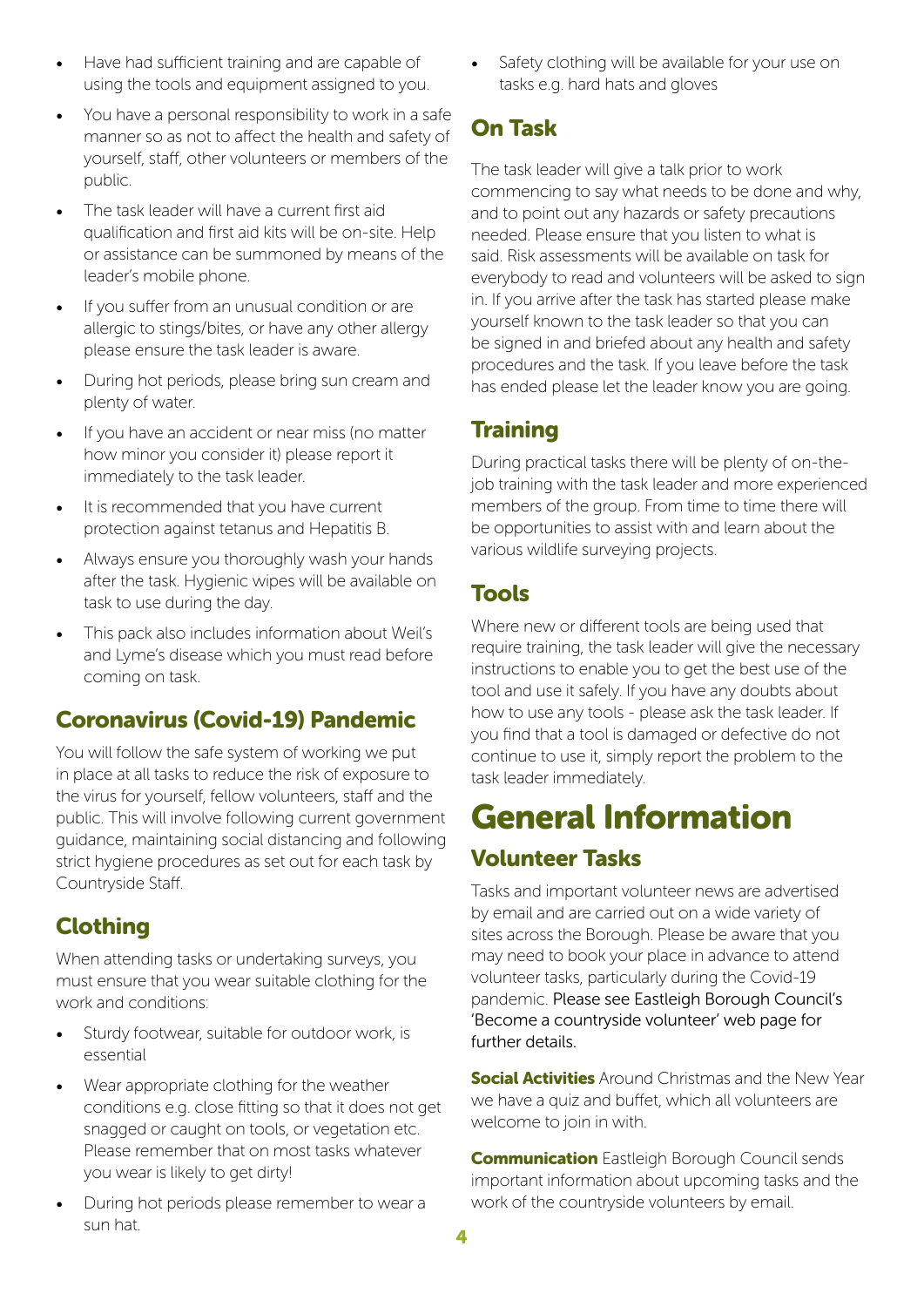**Uniform** Whilst on volunteering activities regular volunteers will be supplied with steel toe capped safety boots, and offered an official volunteer polo shirt and sweatshirt.

**Insurance** Volunteers are covered by the Borough's insurance policies whilst engaged in activities for the Borough.

## Volunteer Registration

**New Volunteers** - are welcome to apply by submitting a completed Countryside Volunteers Registration Form. We will contact you to let you know if your registration form has been accepted, or to discuss your circumstances and wishes to help us identify a suitable volunteering opportunity for you.

**Existing Volunteers** - are required to re-register annually by completing a registration form which is sent out by email by the Countryside Team. We will contact you to let you know that your registration form has been accepted and that you continue to be registered as a volunteer.

**Changes to your circumstances - if any of the** details listed on your registration form change at any point during the year, such as your contact details, your next of kin, your health for example, it is your responsibility to inform us immediately and provide an updated registration form so we can keep your details up-to-date.

# Car Parking

- Itchen Valley Country Park operates a pay and display scheme, volunteers will be issued with free permits, on request, by the task leader
- Lakeside Country Park has free parking for four hours on a weekday which will cover your attendance for a standard morning volunteer task.

#### Enquiries

The Countryside Volunteer Co-ordinator

countrysidevolunteers@eastleigh.gov.uk

Alex Watts: 07825 920121

# Leptospirosis What is leptospirosis?

Two types of leptospirosis infection can affect workers in the UK.

- fatal infection that is transmitted to humans by contact with urine from infected rats.
- The Hardjo form of leptospirosis. This is transmitted from cattle to humans.

## What are the symptoms?

Both diseases start with a flu-like illness with a persistent and severe headache, which can lead to vomiting and muscle pains and ultimately to jaundice, meningitis and kidney failure. In rare cases the diseases can be fatal.

## Who is at risk?

- Anyone who is exposed to rats, rat or cattle urine.
- Farmers are now the main group at risk for both Weil's disease and cattle leptospirosis: the cattle form is a special risk for dairy farmers.
- Other people who have contracted leptospirosis in recent years include vets, meat inspectors, butchers as well as abattoir and sewer workers.
- Workers in contact with canal and river water are also at risk.

# How might I catch it?

The bacteria can get into your body through cuts and scratches and through the lining of the mouth, throat and eyes after contact with infected urine or contaminated water, such as in sewers, ditches, ponds and slow-flowing rivers. People working in dairy parlours are often in contact with cattle urine. Rat urine may also contaminate animal feed stuffs on farms.

#### How can I prevent it?

- Wash cuts and grazes as soon as possible.
- Cover all cuts and broken skin with waterproof plasters before and during work.
- Wear protective clothing.
- Wash your hands before eating, drinking or smoking.

# What else should I do?

Report any illness to your doctor. Tell the doctor about your work. Leptospirosis is much less severe if it is treated promptly. If your doctor decides you have leptospirosis tell your employer, who must then report it to the Incident Contact Centre (Tel: 0845 300 9923).

Weil's disease. This is a serious and sometimes